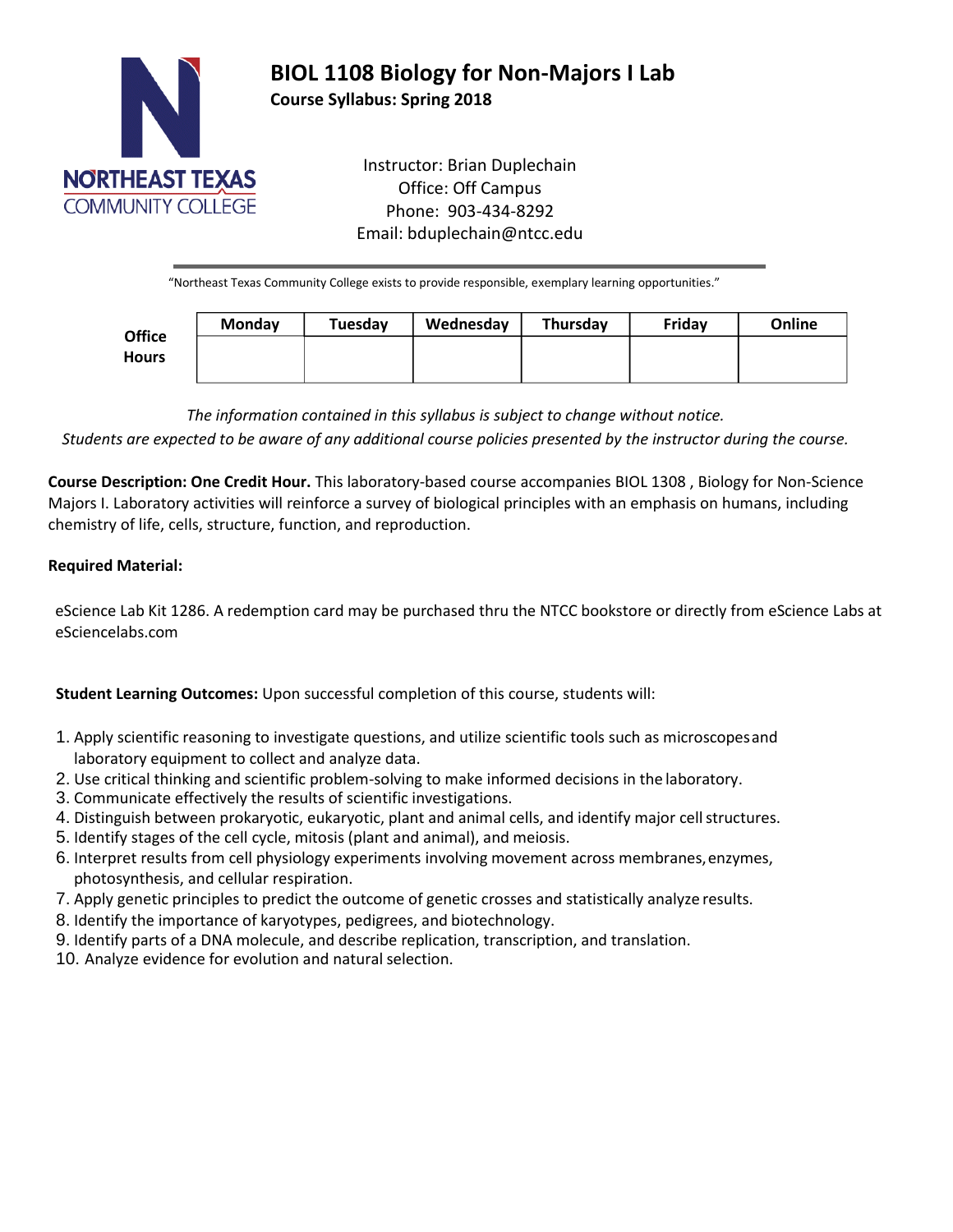## **Lab Schedule:**

Jan 28: Introduction to Science Feb 4: The Chemistry of Life Feb 11: Introduction to the Microscope Feb 18: Cell Structure and Function Feb 25: Diffusion Mar 4: Enzyme Mar 11: Energy and Photosynthesis Mar 25: Cellular Respiration Apr 1: Mitosis Apr 8: Mendelian Genetics Apr 15: DNA and RNA Apr 22: Population Genetics

# **Evaluation/Grading Policy:**

Lab Reports = 50% 2 Lab Practicals = 50%

## Grading Scale

 $A = 100 - 90%$  $B = 89 - 80%$  $C = 79 - 70\%$  $D = 69 - 60\%$  $F = \frac{-59\%}{20}$ 

## **Labs:**

All lab materials are provided in the eScience Lab Kit. Lab instructions an experimental procedures are on the Blackboard site under Lab Assignments. There are mandatory due dates for the submission of the lab reports which are also on the Blackboard site. Late lab reports will result in a deduction of 5% of the grade for each day past due. DO NOT wait until the last minute to complete the labs. Some labs require extended time. The labs are arranged to coordinate with the Biol 1308 Lectures and textbook materials.

**Lab Practicals:** Both Lab Practical Exams must be taken using Respondus Lockdown Browser and Respondus Monitor –**OR** – they can be taken at an approved testing center. If taking at a testing center, I will need the contact information for the testing center you are using at least 2 weeks prior to the date you will be testing.

## **Student Responsibilities/Expectations:**

## ATTENDANCE POLICY:

• Blackboard allows your instructor to monitor your participation in this course on a daily basis. While there is flexibility in the schedule, this is NOT an independent study course. Access to course materials follows the same time schedule as a traditional classroom, and students are expected to complete assignments by a specified date as indicated in the course calendar. Late lab reports will result in a deduction of 5% of the grade for each day past due.

At the first sign of trouble you should seek help immediately. I am happy to help you with any of your biology